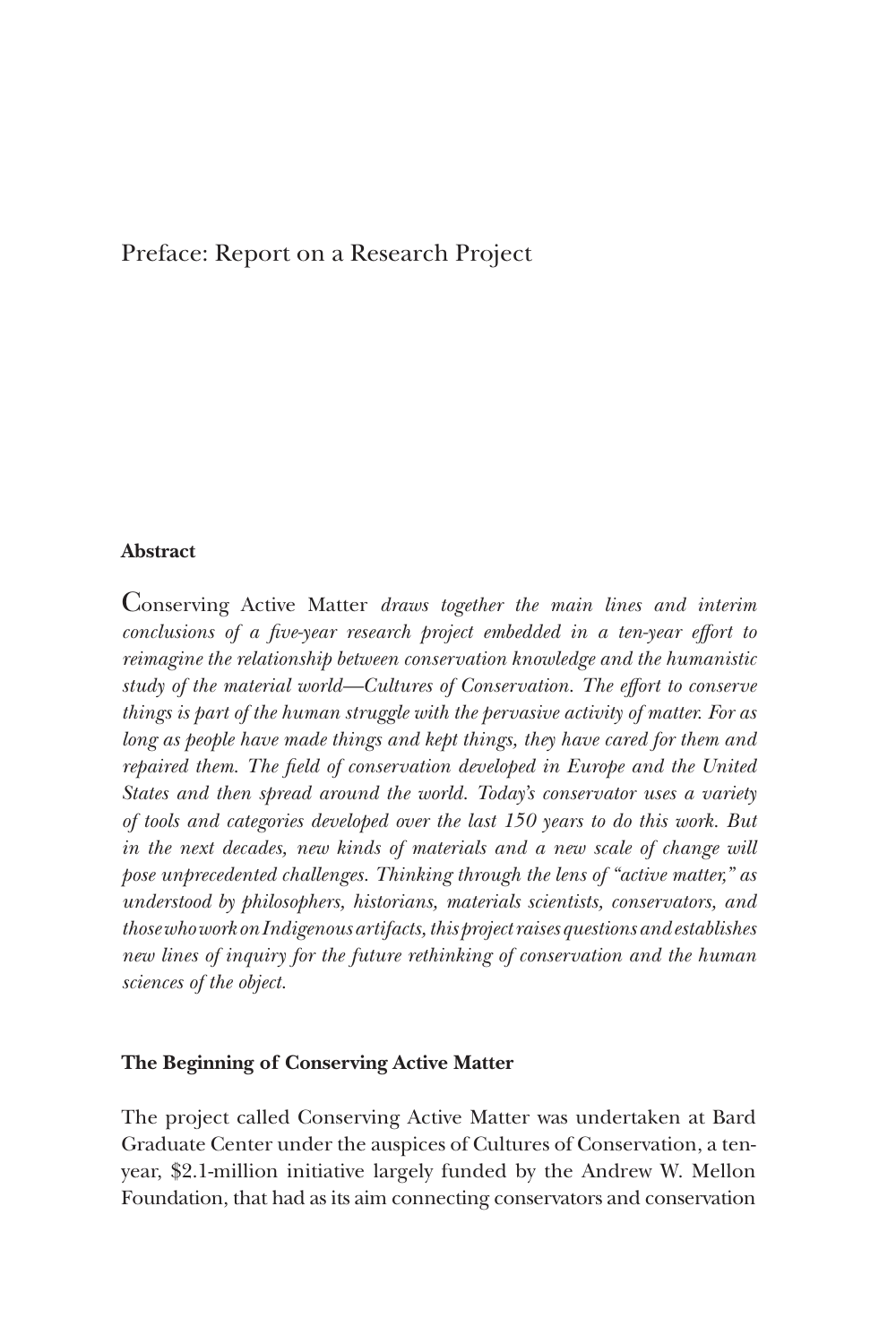scientists on the one hand and the material culture–oriented human sciences (art history, history, anthropology, archaeology) on the other. It drove a teaching curriculum, research events, exhibitions, fellowships, and publications. The leading idea was that humanists were asking more and better questions than they ever had before about the way objects could, in principle, function as historical evidence, and conservators and conservation scientists were giving better and more precise answers to questions about the "what," "when," "how," and "where" of objects than ever before, but the usual siloing effect of disciplines and institutions worked to keep them apart. Putting the two groups together was no utopian venture but something concrete and attainable, especially in the context of the existing interdisciplinary environment at Bard Graduate Center.

Conserving Active Matter was designed from the outset as a research project. It shaped the second phase of Cultures of Conservation. But it was inspired by an accident, the kind of accident that was prepared for in advance. On Tuesday, October 18, 2016, at lunchtime, Wolfgang Schäffner, codirector of the excellence cluster "Image. Knowledge. *Gestaltung*" at the Humboldt University of Berlin spoke at Bard Graduate Center about the work of the cluster. Included in his talk was a discussion of "active matter"—a term he used to designate materials that were innately active or were designed to be active—and their impact on the future of architecture and design at every scale. In the question period, a visiting research fellow from Berkeley, Beth Piatote, asked about parallels in the traditions of Indigenous North Americans to the view of matter just presented. The very next lunchtime, Wednesday, October 19, Robert van Langh, head of the Department of Conservation and Science at the Rijksmuseum, spoke at Bard Graduate Center about the importance of research for art conservation. He sketched for his audience a scenario in which all treatment would be suspended for a generation while conservators researched their objects. For those in the audience for both talks, they seemed to speak to one other: What would a world of active matter and materials mean for art and object conservation?

Up to that moment, the concept of active matter had reached academic publics through two projects: one at MIT and one at the Humboldt University in Berlin.<sup>1</sup> An "Active Matter Summit" at MIT in 2015 featured three days of talks by materials scientists and was later published.2 By contrast, the work of the excellence cluster "Image. Knowledge. *Gestaltung*" directed by Schäffner and Horst Bredekamp, spoke more directly to BGC thinking with its effort to present active matter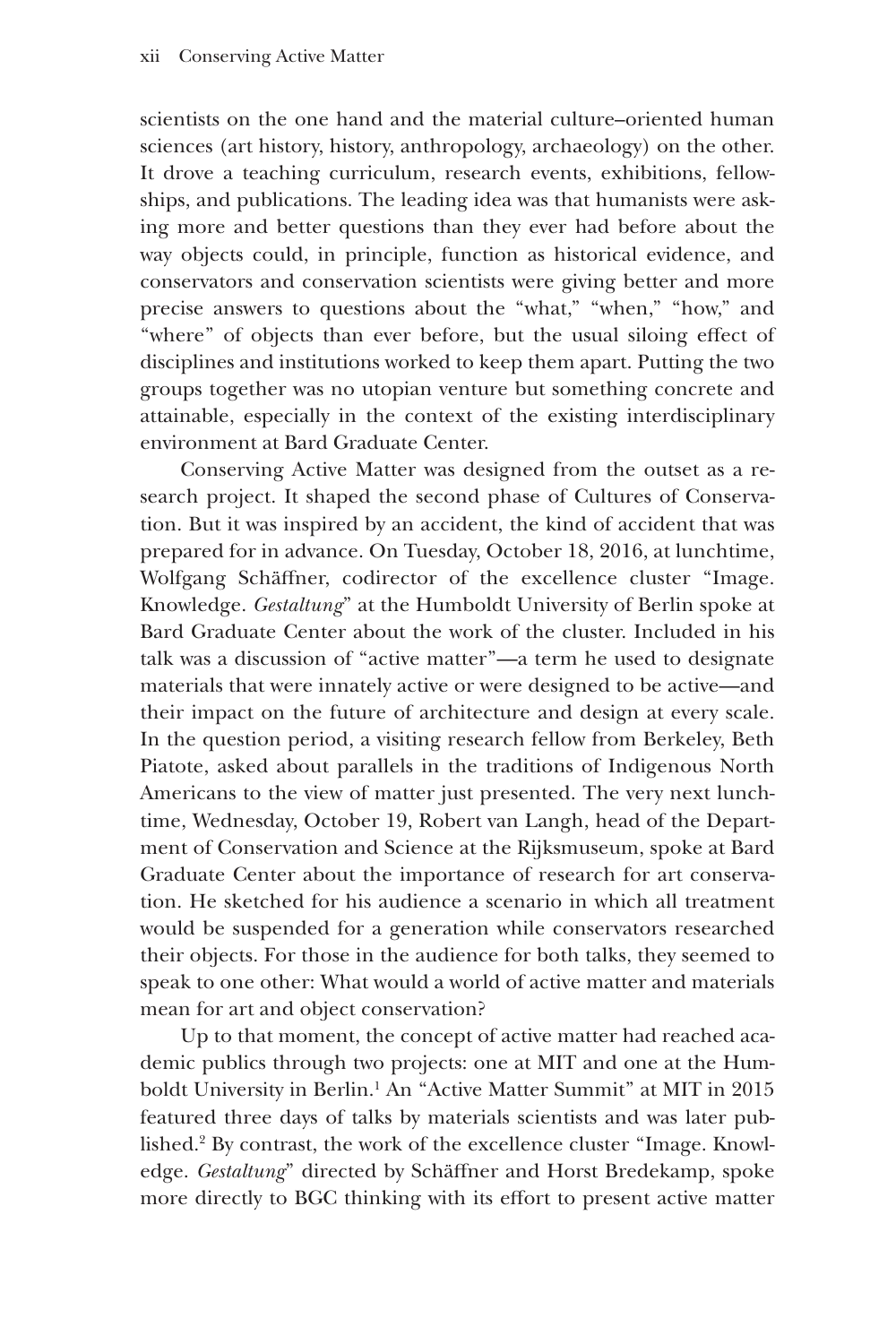from the perspectives of art, architecture, and design.<sup>3</sup> An exhibition organized by the cluster at the Martin-Gropius-Bau in Berlin in 2016, +*Ultra*, presented the nineteenth century's technologies as built upon a division between blunt matter and spirit (as animating force) that then shaped the twentieth's horizon of possibility. At the end of the eighteenth century, Immanuel Kant had stated what came to be the received opinion on this question: "The possibility of living matter [*lebenden Materie*]," he wrote, "(the concept of which contains a contradiction, because lifelessness, *inertia*, constitutes its essential characteristic) cannot even be conceived."4 According to Schäffner, however, "We are currently standing on the threshold of a new era in which knowledge will become a state of matter itself, while matter, on the other hand, will present itself as an active code." What this opened up, he argued, was a "new design horizon."5

Wood provided the Berlin group with their best example. Wood is matter that is active, sometimes notoriously so. But wood is also the urmatter. In Greek it is *hulê*, or construction wood, taken by Aristotle and generalized to refer to all substance that was not form. When translated into Latin as *materia*, whose original meaning was timber (it is used that way in Vitruvius), we gain our familiar "material." Architect Achim Menges is currently trying to harness this primordial activity for future building design: for instance, the hygroscopic workings of wood offer the possibility of self-powering ventilation systems. $6$ 

BGC asked how thinking in terms of matter's "natural" or "intended" activity would affect thinking about professional conservation, with its ambivalent, if no longer utterly agonistic, relationship to material change. The first phase of Cultures of Conservation had as its main goal the integration of conservation knowledge into the tool kit of the material culture scholar. Conserving Active Matter continued this pathwidening conversation, but it also turned this widened perspective back on the field of conservation itself, asking how new research questions in the humanities and material sciences might expand conservation thinking and practice.

As an interdisciplinary, advanced humanities institute whose faculty come from history, art history, philosophy, anthropology, archaeology, and most recently, chemistry departments, BGC is well positioned to explore the potential meaning of active matter for conservation through the different lenses constituted by history, philosophy, materials science, and Indigenous ontologies of activity. The four working groups that were created to explore along these axes would probe the meaning of active matter from their different vantage points and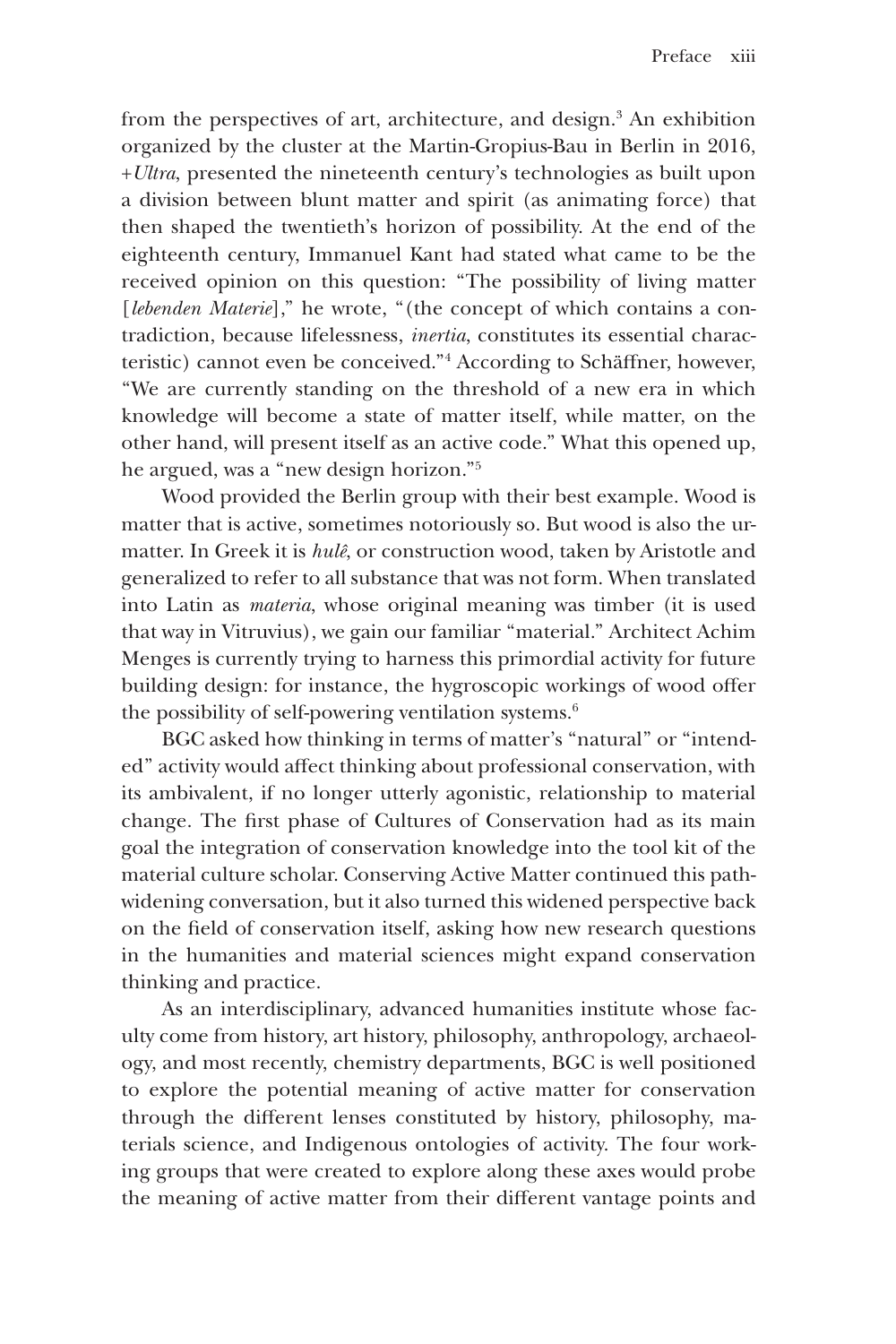also reflect on its usefulness for those looking out from those vantage points. This meant thinking about both conservation and active matter in broader cross-disciplinary perspectives but also in terms of the actual people (makers, users, conservators, custodians, researchers, curators, museum visitors, originating communities) who are stakeholders in shaping the field of professional conservation (as well as its more vernacular aspects). If "conservation" includes all this, "activity" can too.

Conceiving of the project in this way raised two challenges. The first was establishing a new field of questions at the junction of two distinct and up to that point unrelated spheres of inquiry, "active matter" (in the sense of materials science used by the teams at MIT and Humboldt University) and "conservation" (in the narrower field of professional art and object conservation). Moreover, we were interested in exploring the potential to expand the usage of the pair of terms beyond their immediate application to wider conceptions of activity in matter and of the care and repair of material things. This meant, in practice, getting the attention of people who might be interested in these themes (both narrow and expanded) and convincing them that there was a worthwhile question to be explored at their junction. The second challenge was created by the very means employed to deal with the first one, namely, that the fourfold approach of the working groups, each with its own focus, risked encouraging siloed inquiry. To see the methodological challenge of the project as ultimately balancing the centrifugal and the centripetal is, then, to place it in the dynamics of "comparison."

As I've discussed in an earlier volume in this series, the realm of comparative scholarship has had a liminal status in a humanities structure that remains anchored in discipline.7 Discipline *is* crucial to teaching skills. And in all fields of inquiry disciplines do excel at solving the questions they acknowledge as significant. But that's just it: What about the questions they do not acknowledge as significant? What about questions forced upon disciplines by the unruly character of the world? Here disciplinary scholarship often produces lackluster research, what Thomas Kuhn thematized long ago in terms of "normal science," because of the decreasing ambitiousness of the questions being asked. Comparative scholarship, while not necessarily linked to interdisciplinarity—you could have comparative history within history, comparative literature within literature, comparative politics within politics—has tended in the direction of interdisciplinarity.<sup>8</sup> Standing outside a discipline's questions and horizons makes comparison exciting but also diminishes its probative force. And, sociologically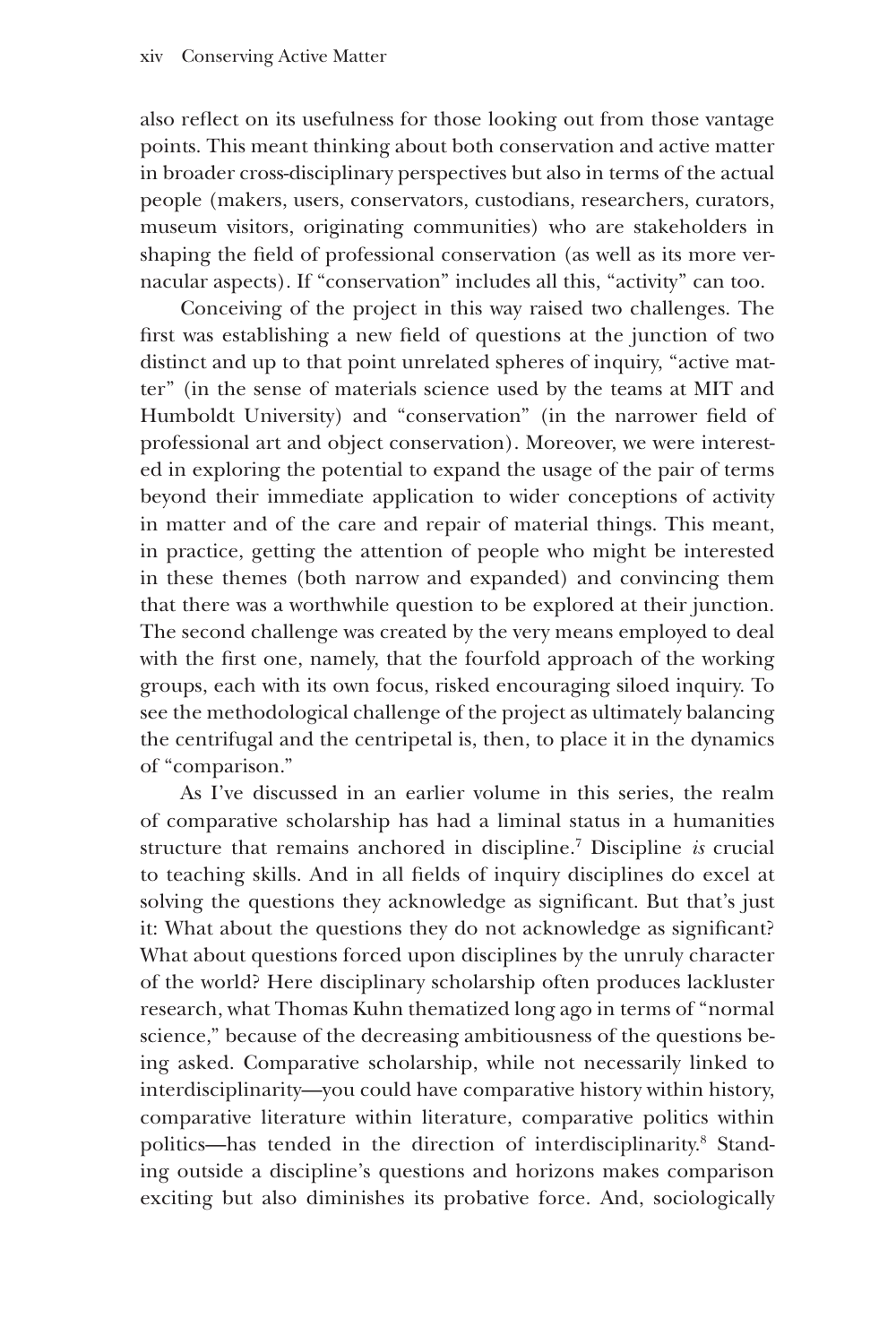speaking, it puts practitioners outside, if not at risk of marginalization from, sources of power and patronage, most of which remain tied to discipline, whether institutional or professional. For all these reasons, urging transformation from the perspective of the comparative is not an obviously winning proposition. And yet, as we are all aware, at least from time to time, it is only by comparison that we can make sense of something new, only by comparison that some hidden details emerge, only by comparison that obscured connections are revealed. In short, the whole clumsy epistemology of "splitting" and "lumping" from Charles Darwin through Max Weber and on to us has evolved out of the struggle of discipline-based scholarship with comparison. It was only much later that Roger Caillois, the lapsed surrealist, articulated the premise of a "diagonal" science that compared but in nonlinear ways, and thus stood somewhere between lazy lumping and dogmatic splitting.<sup>9</sup> In Conserving Active Matter, the four working groups operated relative to each other, and to the overall theme, in this kind of diagonal fashion. Although we eschewed the working-group distinctions in the layout of the concluding exhibit and its digital publication, we deemed it appropriate to maintain them in the structure of this volume as it is a report from a research project that took this shape.

## **How to Use This Book**

Between 2017 and 2020, the four working groups scheduled workshops (see Appendix: Events of the Research Project Conserving Active Matter) with invited guests to explore the idea of active matter from their different perspectives. The working-group events, and the scholarship that flowed from them into this volume, spoke in very different disciplinary and professional languages. For example, the conservators and conservation scientists presented work in detail. The philosophers also spoke in detail—but very different details. The same was true for those addressing Indigenous approaches to activity and the historians exposing presences of activity in European and Asian epistemologies (including Kabbalah and Buddhism). Some speakers focused on the activity of *matter*—the core of the project inherited from the Berlin and MIT groups and others addressed activity in terms of human agents who *activate* the matter at hand through their questions. The speakers did not always engage with the arguments or conclusions of the groups working on either side. Humanists did not always talk about either object "conservation" or material "activity," and the scientists and conservators did not always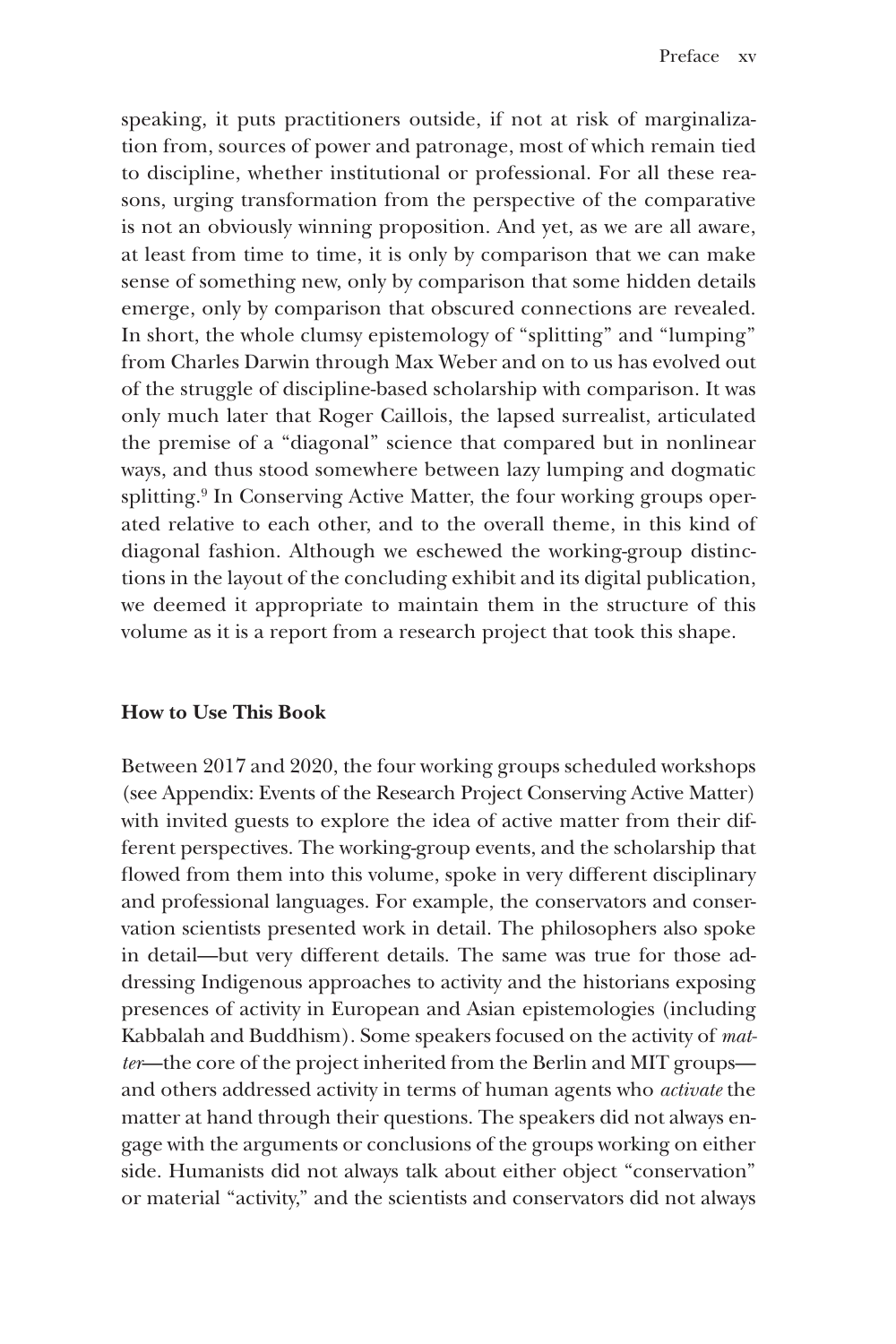address the historical and philosophical implications of what they were talking about. Some of this talking past survives in the published book.

But this is nothing to be surprised about. In practice, with work on a very new subject that involves bringing two unrelated fields and undefined terms into conversation, one cannot expect people to be immediately comfortable working in those two areas and synthesizing them. What one is doing in a project (book and exhibition) of this sort is bringing a faceted presentation of the particular fields into a common space and then, at a "second order," stepping in to draw the possible contours of a new question that builds convincingly on some of that local detail. The goal is to persuade a wider audience of the worthiness of the larger question. So, in fact, having discrete pieces of work that bring out specific arguments in nugget-rich detail is desirable, even though—and sometimes *because*—the collected, commissioned scholarship does not try to do the work of comparison at the local level. This may not be everyone's vision of comparative scholarship—indeed, we might all like new fields of interdisciplinary learning to burst fully formed from their creators' institutional context—but the sociology of jump-starting new research agendas has its own logic. Getting people to do the comparative work at the beginning of a field's existence is very difficult because, aside from those doing the commissioning, it is to be expected that everyone else is commanded by their existing research paradigms.

One model that has evolved to pursue this kind of work is grantbased and involves paying postdoctoral scholars to pursue the work of the visionary project directors. But with more junior scholars one is even less likely to find scholarship based firmly in two disciplines simply because of the time it takes to master even one. Where our project has left us, by design, I need repeat, is with a series of discrete inquiries at the local level—philosophy, materials, Indigenous ontologies, history—that at the "section" and "volume" level provide us with the rudiments for a new way of looking at conservation through the lens of activity. We, the editors of this volume and each of its constituent sections, have done our best to tie things together. You, the readers, will have to participate in this work of "closing the circuits," "connecting the dots," and framing the implications. And if, twenty or even thirty years from now, it is not considered worth commenting on conservators curating exhibitions or historians describing themselves as conservators or scholars producing work that resists easy categorization as art historical, conservation, curatorial, or historical, then this necessarily imperfect beginning will have done its work.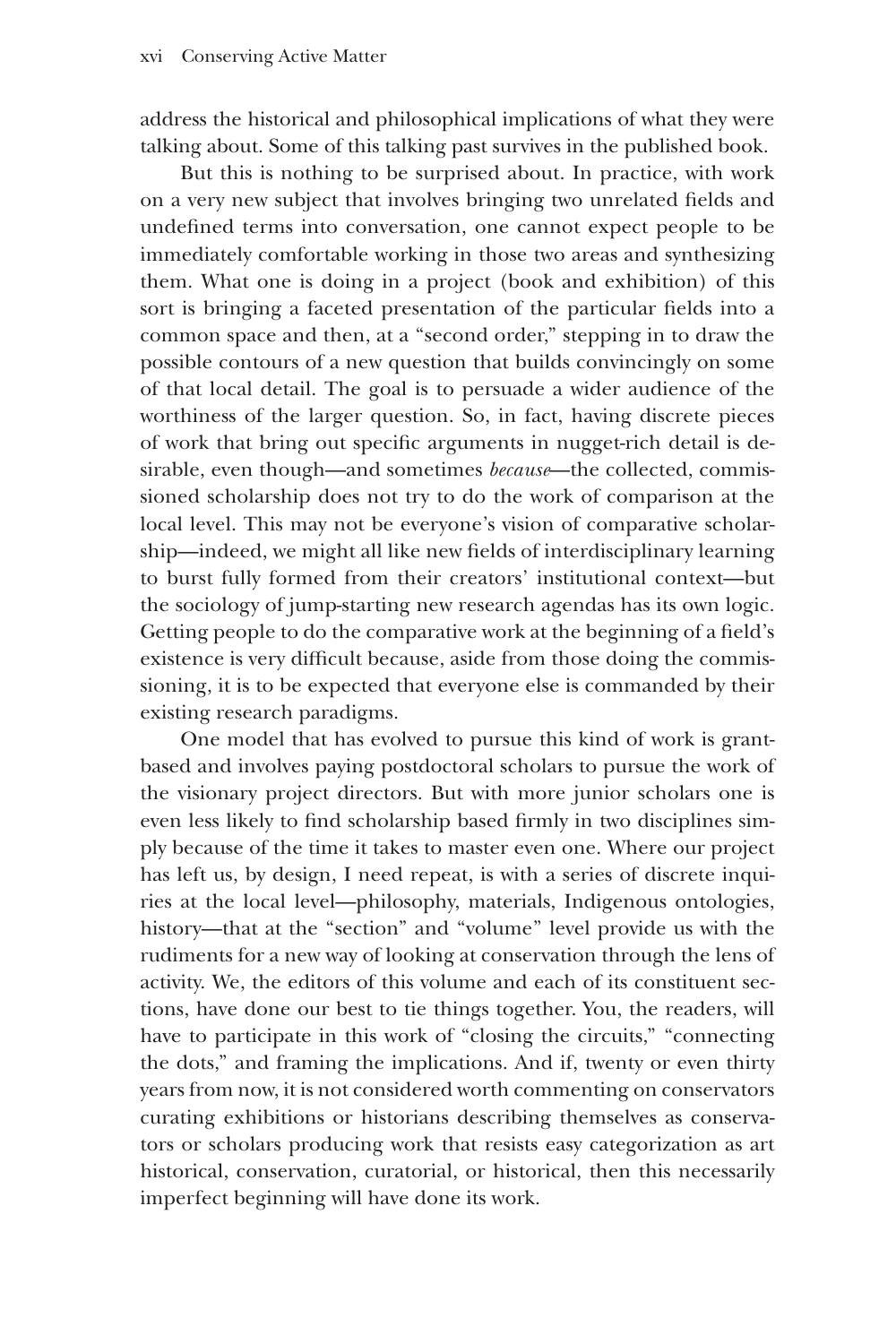To help us get to this future, the volume begins with two introductions, one written by a conservator and the other by a historian. The conservator, who also curated the eponymous exhibition, presents Conserving Active Matter as an experiment in showing how a conservator can think with humanistic disciplines in order to broaden the understanding of what it means to conserve and to be a conservator. The historian, who also formulated the project Cultures of Conservation, presents Conserving Active Matter as an experiment in showing how a historian can think with conservation knowledge in order to broaden the understanding of what history is and how to be a historian. The two approaches may or may not meet at some equidistant point; what they do is provide an example of what can be gained by the shift in perspective they each represent.

Where once upon a time Euro-American conservation practice viewed activity as a threat to be resisted, conservators now are more comfortable managing—even on occasion facilitating—change. We hope that our volume will encourage this tendency and will provide intellectual resources for those already inclined to view activity with less anxiety, if not more sympathy. Bringing in the perspective of Indigenous ontologies, referring to practices in Japan, and, in fact, showing that even within European traditions discomfort with activity was a choice among alternatives, will, we hope, provide conservators of the future with the ability to formulate a more complex set of responses to what surely will be a more complex set of challenges.<sup>10</sup> We believe that looking through the lens of active matter will help contribute to the future of conservation thinking among both conservators and humanists.

On July 13, 2017, on page A11, the *New York Times* reported the results of a startling experiment. Scientists had inserted digital video with its pixels recoded in combinations of adenine, guanine, thymine, and cytosine into a bacterium's genome, taking advantage of the fact that all DNA contains a large quantity of "junk." This had the effect of turning one species into a storage device for another (bacteria as external "hard drive"). Even more startling, when the bacterium reproduced, it passed along that digital code to its descendants with enough fidelity to be retranslated into a recognizable video image. Life—active matter—is doing the conserving, and active matter—the now-living code is conserved.

Self-driving cars, smart textiles, self-regulating buildings, and artworks that change themselves are already with us. Our twenty-firstcentury future will turn all these from science fiction to humdrum. What will be the impact of this sea change on the field of conservation?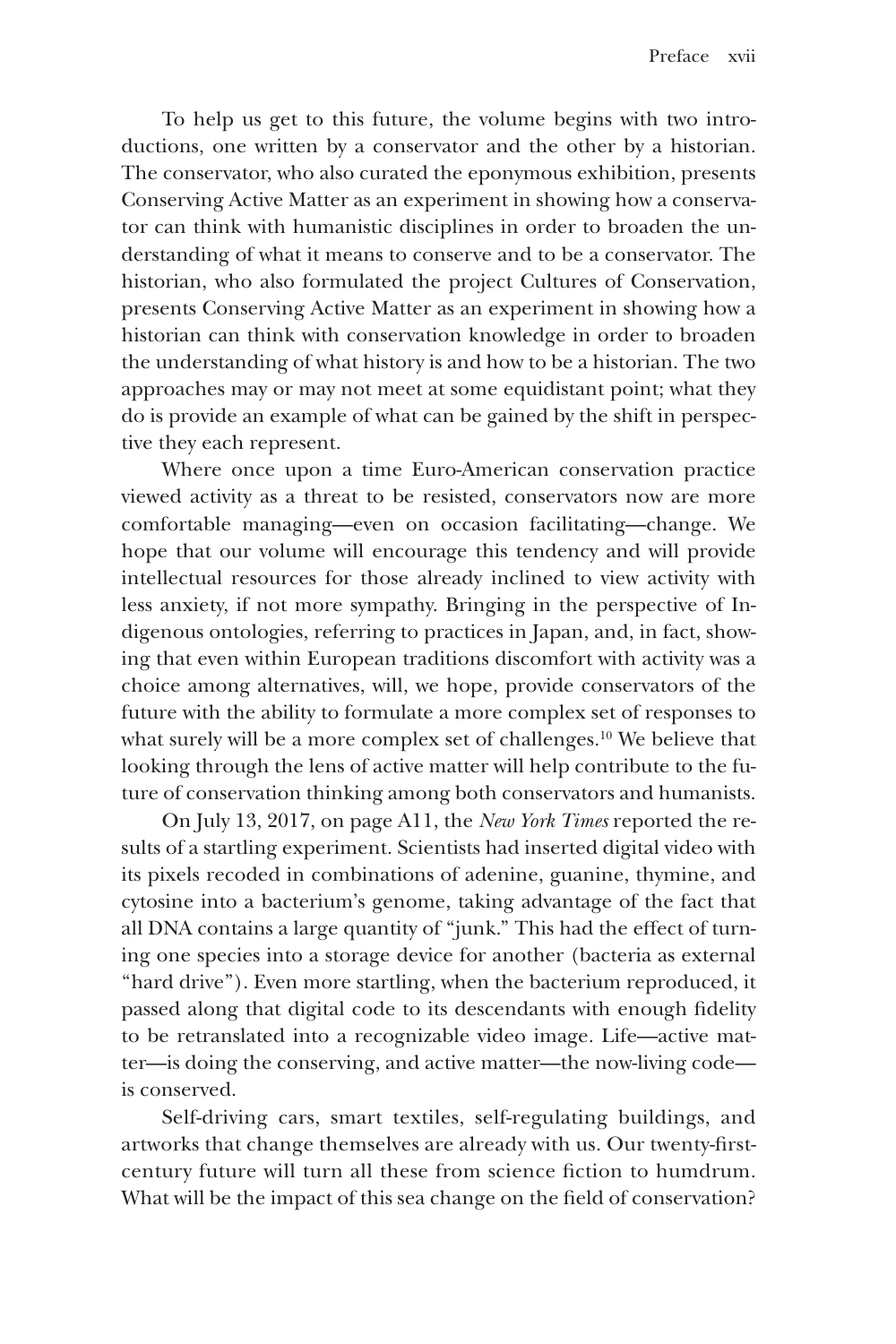Or on our notion of preservation more broadly? Of course, less dramatic versions of this process have been with us for a long time. The human body itself could be said to pose the most acute example of "active matter"—and its conservation has been a challenge to philosophers and medical doctors from diverse cultures for millennia. But, in terms of scale and audaciousness, the twenty-first century will likely pose an especial challenge to conservation because of active matter. If we add to this the impact of planetary climate change on cultural heritage, it is clear that the field of conservation will be addressing new questions on an unprecedented scale. This volume, its companion, and the accompanying exhibition project are contributions toward this future thinking.

—Peter N. Miller

#### **NOTES**

This volume captures the state of the research project at the point it took on a curatorial form. A separate publication will reflect the knowledge created by the exhibition process. For a parallel to this introduction, see Giard, "Histoire d'un recherche," esp. xvi–xxiii. I am grateful to Aaron Glass for a careful reading of an earlier draft of this essay and some very good suggestions, many of which I have incorporated.

- 1. Like-minded initiatives, such as Lee, *Material Alchemy*, aim at this same target through a vernacular design focus on synthetic design and bioinspiration.
- 2. Perkins, *Active Matter*.
- 3. BGC had been collaborating with Bredekamp in one of his predecessor projects, The Technical Image, which resulted in a postdoctoral fellowship, exhibition, and publication at BGC in 2012 (Samuel, *Islands of Benoît Mandelbrot*) as well as a translation project (Bredekamp, Dunkel, and Schneider, *Technical Image*).
- 4. Kant, *Critique of the Power of Judgment*, II.2, § 73, 265.
- 5. Schäffner, "Immateriality of Materials," 23, 26. See also Schäffner, "Interdisziplinäre Gestaltung."
- 6. In Doll, Bredekamp, and Schäffner, +*Ultra*, see Schäffner, "Immateriality of Materials," 25; Michael Friedman and Karin Krauthausen, "Inspired Mechanics: Active Matter as Machine and Structure," 169–70; Peter Fratzl, "The Bioinspired Design of Materials," 177. For Menges's work,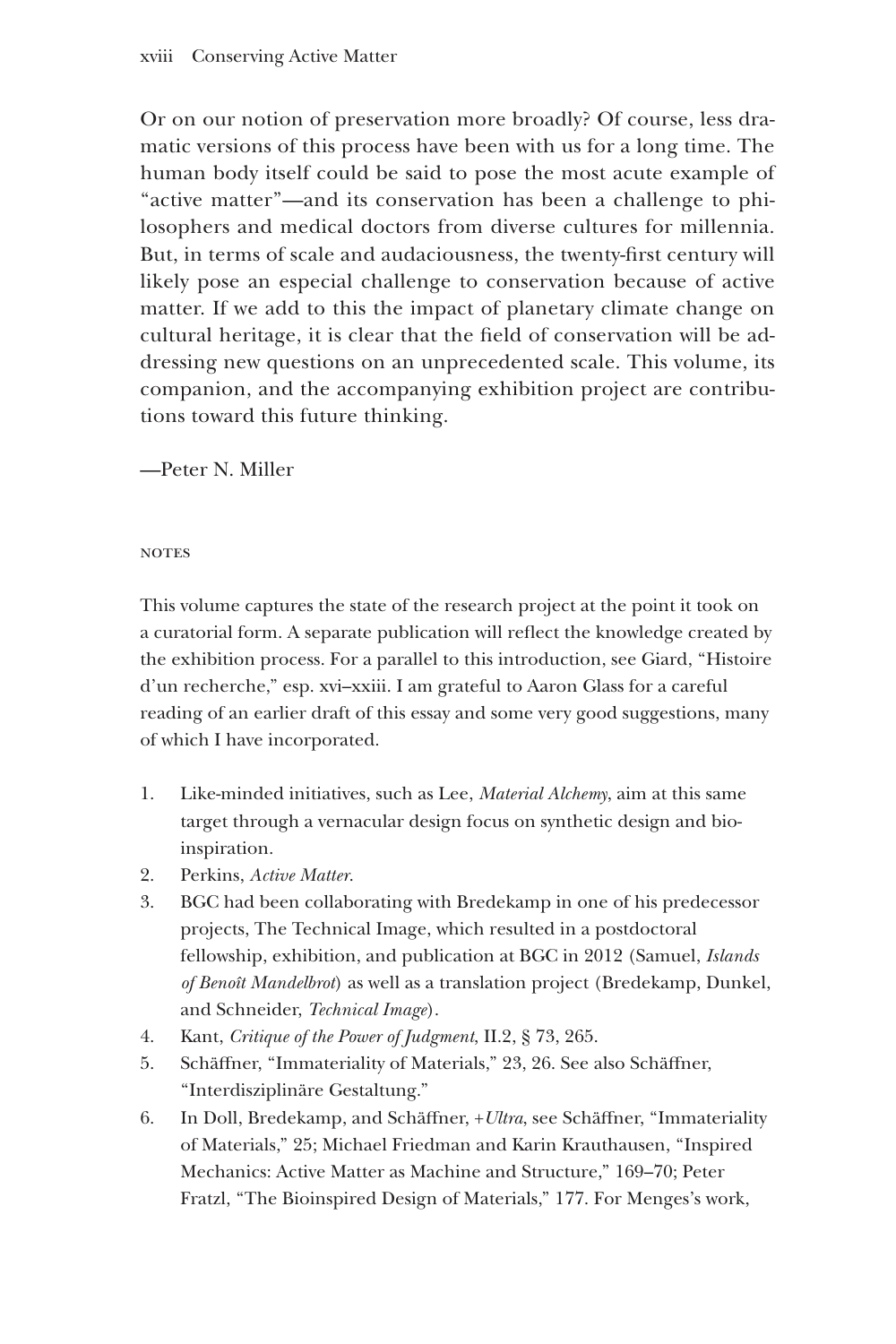see Reichert, Menges, and Krieg, "*HygroSkin—Meteorosensitive Pavilion*." For a deeper look at wood from this perspective, see Eder et al., "Wood and the Activity."

- 7. Miller and Louis, introduction.
- 8. For instance, *Comparative Studies in History and Anthropology*.
- 9. For this notion, see Caillois, "New Plea." An inspiring model for this kind of cross-cutting study, albeit more sideways than diagonal, is Eggert, *Securing the Past*.
- 10. Conservation thinking in Japan and India will be part of *Conserving Active Matter: Exhibition and Afterthoughts*, also to be published by Bard Graduate Center in this series.

#### **BIBLIOGRAPHY**

- Bredekamp, Horst, Vera Dunkel, and Birgit Schneider, eds. *The Technical Image: A History of Styles in Scientific Imagery*. Chicago: University of Chicago Press; New York: Bard Graduate Center, 2015.
- Caillois, Roger. "A New Plea for a Diagonal Science." In *The Edge of Surrealism: A Roger Caillois Reader*, edited by Claudine Frank, 343–47. Durham, NC: Duke University Press, 2003.
- Doll, N., H. Bredekamp, and W. Schäffner, eds. +*Ultra: Knowledge & Gestaltung*. Leipzig: E. A. Seemann, 2017.
- Eder, M., W. Schäffner, I. Burgert, and P. Fratzl. "Wood and the Activity of Dead Tissue." *Advanced Materials* (2020): https://doi.org/10.1002 /adma.202001412.
- Eggert, Paul. *Securing the Past: Conservation in Art, Architecture and Literature*. Cambridge: Cambridge University Press, 2009.
- Giard, Luce. "Histoire d'un recherche." In *L'invention du quotidien. 1. Arts de faire*, by Michel de Certeau, i–xxx. 2nd ed. Paris: Gallimard, 1990.
- Kant, Immanuel. *Critique of the Power of Judgment*. Edited by Paul Guyer. Translated by Paul Guyer and Eric Matthews. Cambridge: Cambridge University Press, 2007.
- Lee, Jenny, ed. *Material Alchemy*. Amsterdam: BIS, 2014.
- Miller, Peter N., and François Louis. Introduction to *Antiquarianism and Intellectual Life in Europe and China*, 1500–1800, edited by Peter N. Miller and François Louis, 1–24. Ann Arbor: University of Michigan Press, 2012.
- Perkins, Schuyler, ed. *Active Matter*. Cambridge, MA: MIT Press, 2017.
- Reichert, Steffen, Achim Menges, and Oliver David Krieg. "*HygroSkin— Meteorosensitive Pavilion*." In *Fabricate*, edited by Fabio Gramazio, Matthias Kohler, and Silke Langenberg, 272–79. London: UCL Press, 2014.